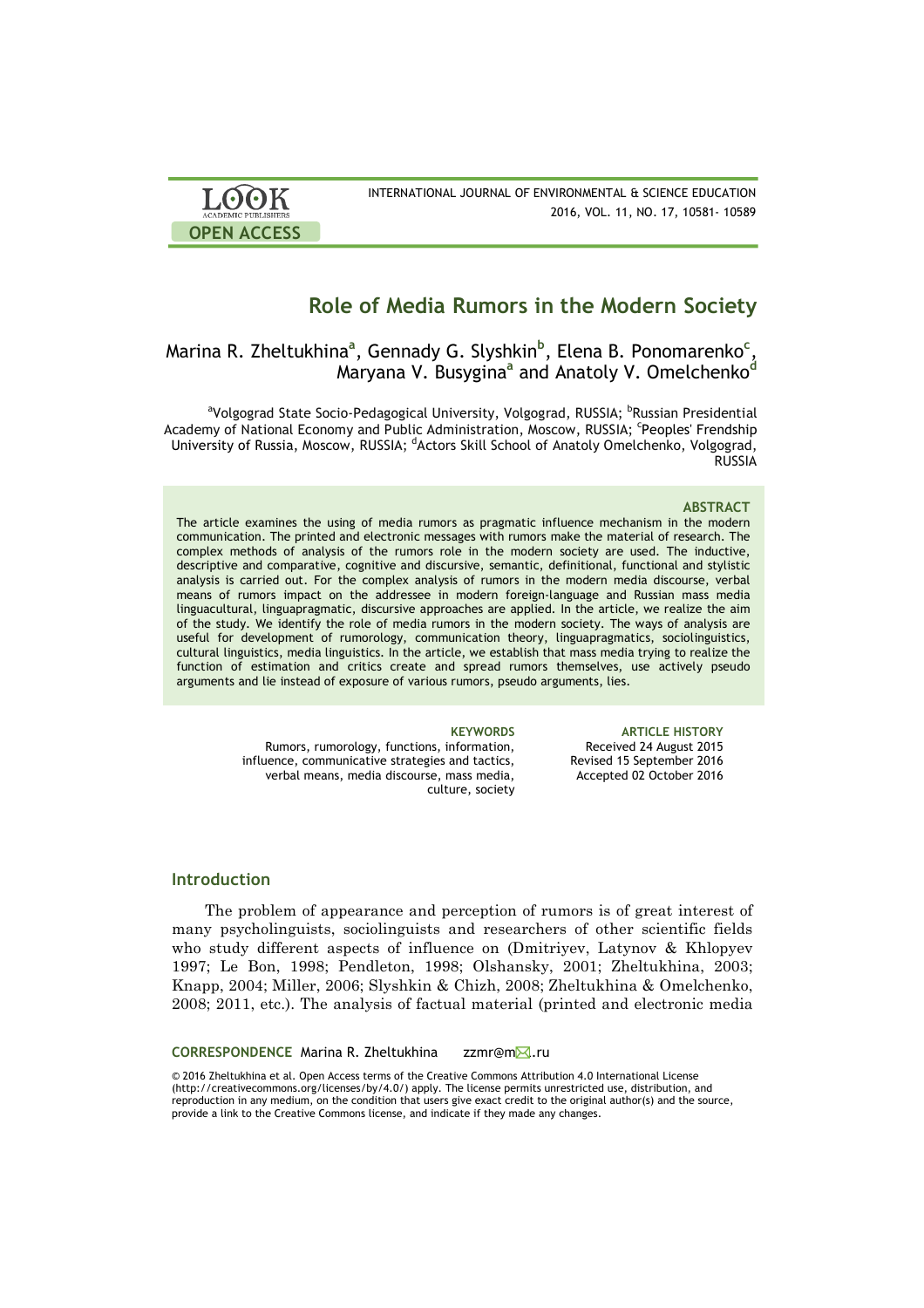messages) shows that the process of rumor spreading was brought to the level of state policy with generous funding of researches in that field at the beginning of the 21st century. The advocacy with rumors consists of systematic usage of rumors to influence human brain and feelings of particular group of people having definite goal with social significance (military, economic, political etc.), it is realized on the personal and collective level through mass media (press, radio, television, cinema, and internet).

The concept "rumor" is perceived as coming from one or more people information statement about some events than are not officially confirmed, it is conveyed orally from one person to another and orally or in written through communication media (Zheltukhina & Razmerova, 2010). Rumors deal with important for particular social group events, correspond its needs and interests. Perception and reproduction of heard information are caused by dissatisfaction of needs and their expectation for being satisfied. Spreading rumor is a result of collective creation, collective attempt to explain problematical and emotive situation. The concept "media rumors" are the information message proceeding from one or more persons about some not confirmed officially events arising spontaneously or created artificially distributed and duplicated by means of modern information and communication technologies broadcast orally or in written through mass media means and relayed further in much the changed look functioning from the moment of his generation until official confirmation or denial (Borodina & Zheltukhina, 2013; 2015a; 2015b).

### **Literature Review**

The problem of mass communication in Russia, especially in sphere of mass information is traditionally studied in theory of speech, sociolinguistics, psycholinguistics, the theory of influence, stylistics. Beginning with middle 70s of the 20th century texts functioning in the sphere of mass communication are recognized as a matter of interdisciplinary research dealing with the problems of defining the status of language of mass media, ways of describing media-texts of different types, determination of the role of language, texts of mass media in the process of formation of language and speech culture of its native speakers (Zheltukhina, 2010; 2011; Slyshkin et al., 2014). The studying of media texts in cognitive-discursive paradigm and linguacultural aspect is related to new approaches. Today the most popular approaches are comprehensive approach, considering language of mass media as a matter of interdisciplinary research (Zasursky, 2008) and systems approach allowing us to see the matter of research in its specified integrity (Zheltukhina, 2010). Integral theoretical comprehension of media communication has become possible only nowadays. Multifold approach to the matter of interest allowing us to change extensive methods and describing techniques to intensive studying of media discourse and more systematic its conception was developed thanks to references to processes of language functioning under different conditions, language comprehension as anthropological phenomena. The change from monological communicative paradigm of totalitarian society (one person says, other listen to him and accomplish) to dialogical paradigm of pluralist society affected media discourse, caused journalists' communicative freedom consisting of abundance of innovations, preference for unusual forms of thoughts` expression, widening of standard language limits and sometimes even deliberate violations of language standards. Such communicative freedom allowed printed mass media to present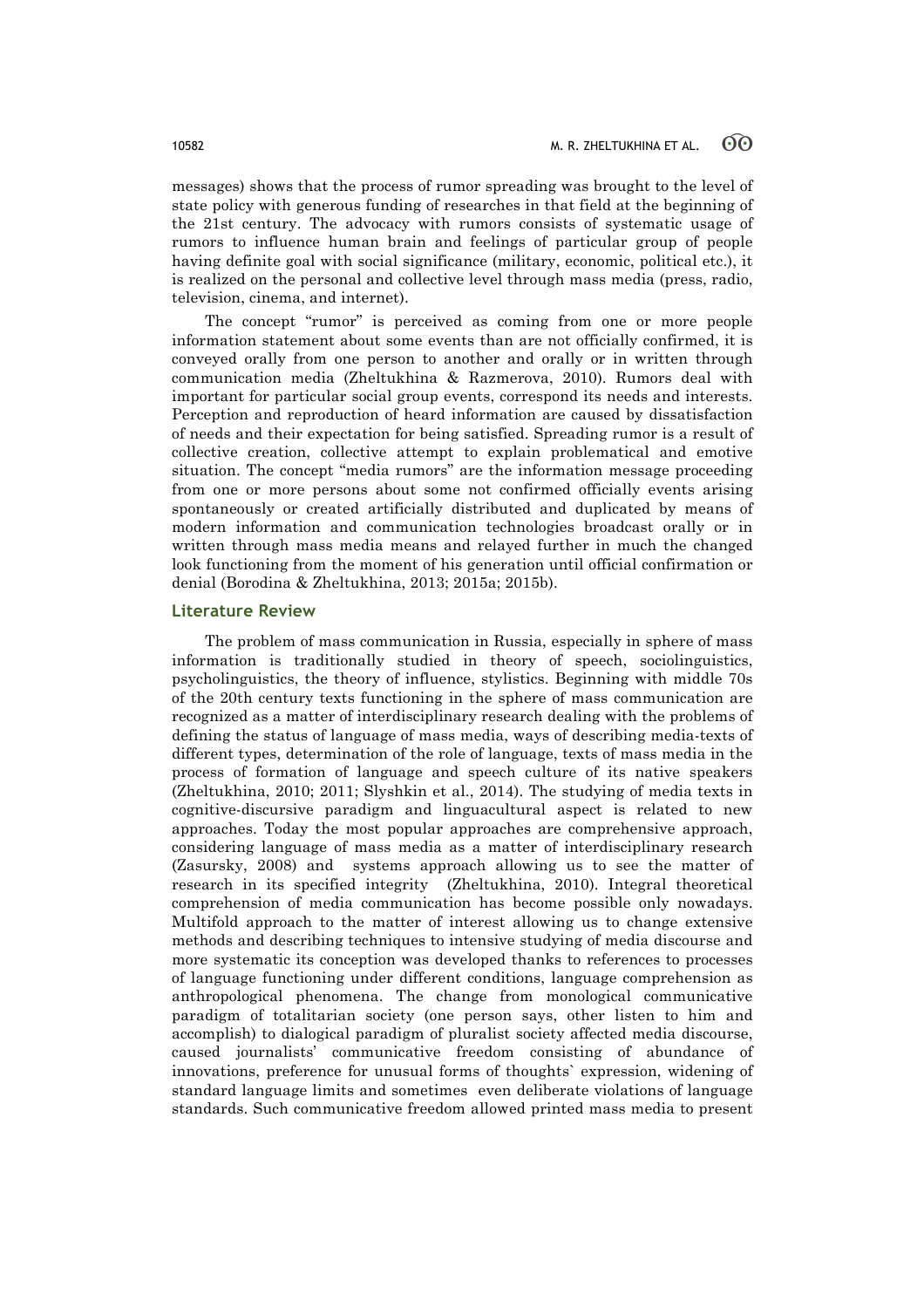a large amount of unchecked or distorted information and rumors using lexical, grammatical and stylistic means (Zheltukhina, 2011; Dobronichenko et al., 2012; Borodina & Zheltukhina, 2015a, 2015b, Zheltukhina et al., 2016b; Zheltukhina et al., 2016c). In this article, we will discover the main role of rumors in modern printed mass media.

Review of publications on the subject showed that works of domestic and foreign linguists in the field of comparative linguistics, sotsio-and psycholinguistics, pragmalinguistics, cognitive linguistics, cultural linguistics, stylistics, rhetoric, of the theory of journalism, and also the theory of discourse, the theory of influence, the theory of rumors have formed theoretical base of the research.

### *Aim of the Study*

The aim of the study is to identify the role of media rumors in the modern society.

### *Research questions*

The overarching research question of this study was as follows:

How can we identify the role of media rumors in the modern society?

### *Methods*

The aim of the research has defined the choice of methods of the analysis. In work, we apply the following methods: inductive, descriptive and comparative, cognitive and discursive, semantic, definitional, functional and stylistic analysis. A methodological basis of work is system approach. According to the principles of system approach, any phenomenon is considered as integrity in unity of all its communications and relations. For the complex analysis of rumors in a modern media discourse, verbal means of rumors impact on the addressee in modern foreign-language and Russian mass media linguacultural, linguapragmatic, discursive approaches are used.

## **Results and Discussion**

The topic and contests of rumors are always relevant because aspiration of recipient for getting information about issue concerning him is an important stimulus to spread and perceive a rumor. In other words, irrelevant rumor is not perceived and spread among massive recipient and quickly disappears. Very often massive recipient deals with something unintelligible but as he thinks very important, as a result the search of information becomes more intense to clear it up. That is why demand for press and informational websites and forums is increased. Top ratings of TV and radio programs are the evidences of great interest of recipient especially when national chief executive campaign or minister elections are held, different disasters, terrorist activities, military coups, exchange devaluation, flurries, mass strike or other events affecting a lot of people (Zheltukhina et al., 2016a). However, it happens that official mass media does not give explanations defusing tension of physical activity, so people try to clear the situation up themselves and do it using usual notions.

Authenticity of information spreading with rumors could be quite different: reliable and false with details that distort reliable information or add some features of plausibility to information that is false. Such variations are results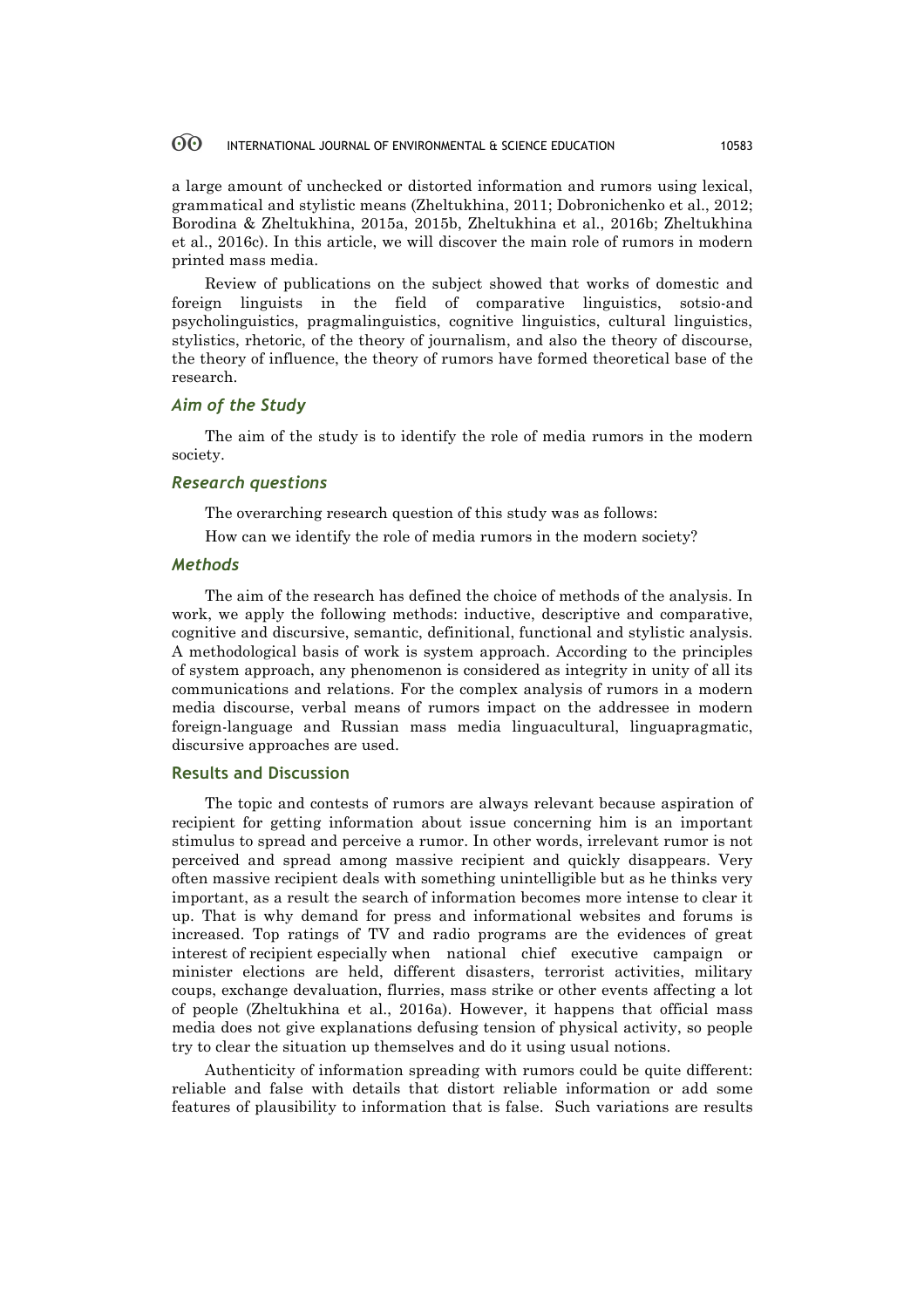of the fact that plot of the rumor changes because of its adaptation for physiological needs of mass recipient in the process of rumor`s circulation.

Prejudices existing in a society, simplicity and availability of emerging need to be satisfied thanks to information from reliable sources are main reasons for quickness of rumors spreading. Rumor is reproduced and it is trusted not because it seems to be truth but it satisfies physiological need of recipient and addresser that was not satisfied in another way.

Social nature of rumors is explained by social sphere of their creation and perception ("bush telegraph"). The fact that rumors affect personal opinion of recipient greatly, allows using them purposeful, for example, in political struggle, commercial activity to promote product or service and remove competitors.

According to the research two main characteristic features of rumors were developed:

1. Informational, defining objective degree of authenticity videlicet the attitude of statement that is a basis of rumor towards truth;

2. Expressive, recording general type of emotional reaction that is caused by rumor in a process of its perceiving by the audience – wish, fear or hostility.

The Popularity of rumors in society and mass media is an evidence of them accomplishing important social functions. Symbolically there are two levels of functional orientation of rumors: the level of a group, the level of an individual (Zheltukhina & Omelchenko, 2008, 2011; Zheltukhina, 2014a, 2014b, 2015).

The forming of identity is one of functions. Because of spreading of a rumor an individual or mass media enters the scope of persons who posses information and becomes identical to them, almost one of them.

The increasing of homogeneity of opinions (at the level of groups) is another function of rumors in mass media. Homogeneity of a group is increasing because intragroup rumors` discussion encourages crystallization of common point of view and decreasing of interindividual variability of opinions. In such way printed mass media can form particular attitude of their customers towards some events, encourage them to act. That is how deliberate agitation of recipient against authority works in Russian press uniting the group of voters,

### e.g.,

*We've all heard how social networks such as Twitter, Facebook and YouTube help to spread democracy around the world by mobilizing the masses and making it easier to topple dictators. Now, we're now seeing a darker side to them. In some cases, they're being co-opted by governments as disinformation tools, used by authoritarian regimes to crack down on Internet dissenters. (The Washington Post, 08.04.2014)* 

In this case, the journalist begins the note with generalization and solidarization with audience at once: "all of us heard" (regardless of whether the reader knows this point of view and whether he divides it, it is presented as obviously known and true). After this similar reception we use. Again rhetorically equating itself to audience, the author passes to a statement of the new position supplementing the previous message. Thus, nothing remains to the reader except how to agree at first with the first thought, and then with the second, because his such reaction is already latently put in the message.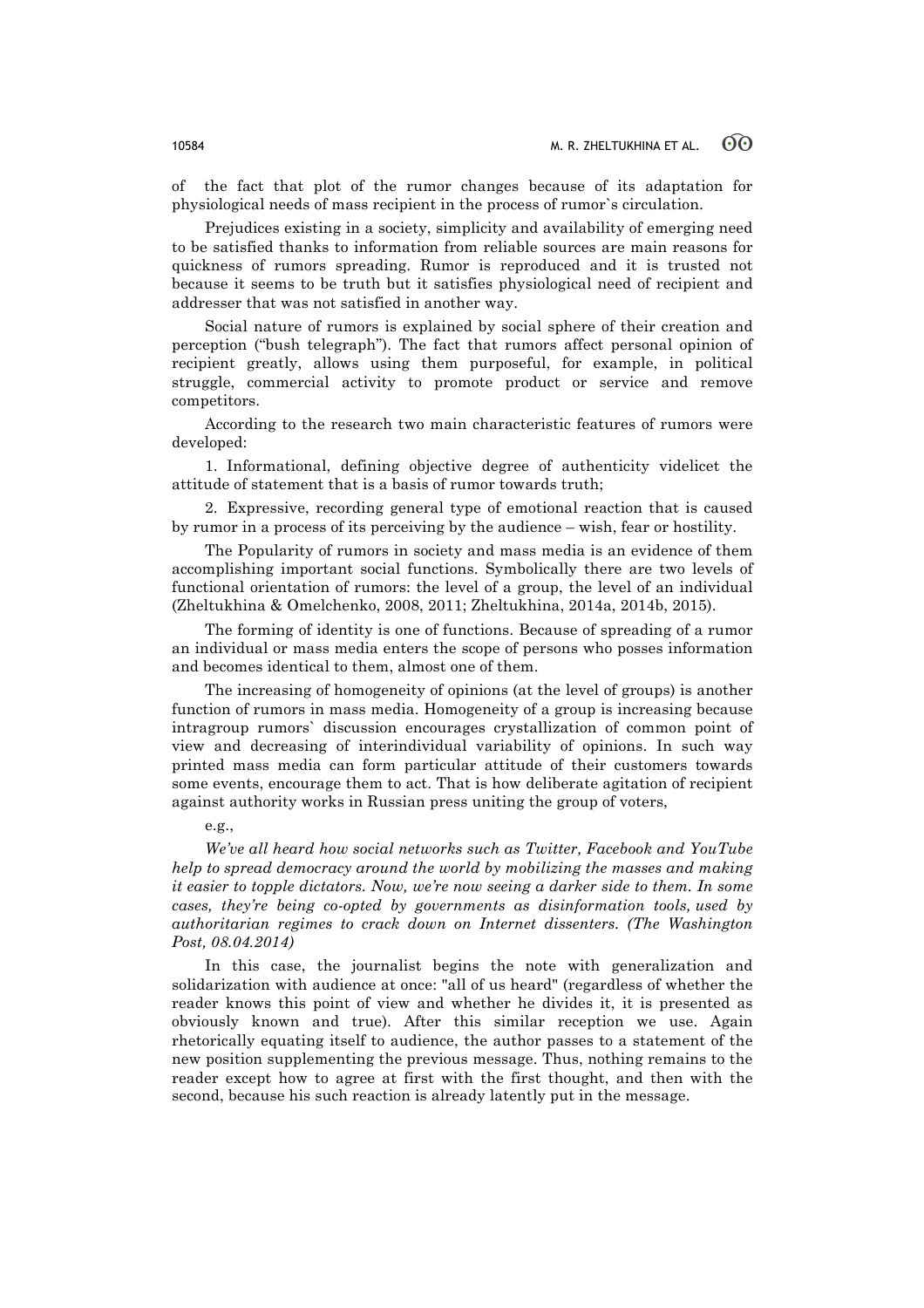Rumors play an important role in conflicts of different types: intergroup, international. Their significance is concerned with the fact that in modern society capabilities of conflicting parties to affect each other are quite restricted with legislative limits and public opinion. Such features of society encourage growth of significance of those methods of affection that are concerned with change of majority`s ideas about conflict in a direction that is profitable for one of conflicting parties. Such changes are possible due to specially selected data spreading first through the mass media and through channels of informal communication. Rumors in this case become serious weapon in conflicts.

The occurrence of rumors in conflicts can be used for achievement of different goals. First, it is a discredit of an opponent in public opinion. So during the period of election campaign the frequency of rumors about various bents of the candidate increases. Moreover, if such rumor is interesting for reader, it becomes popular not only in mass media.

Provoking of population to act in profitable for one of the conflicting parties way is another function of rumors. The question is mass riots, strikes, rush demand for products and other actions. Rumors about absolute disappearance of products spread by opposition result in the situation when people by all the products causing price increase and deficit. Citizens lay the blame of such situation on authority who has power. Rumors of this type are easily recognized as opposed to other types,

### e.g.,

*The news of pro-Russian thugs trying to impose a tax on Jews first appeared on Wednesday morning on a small, local news website in eastern Ukraine called Novosti Donbassa. Along with a photo of a neo-Nazi throwing the Hitler salute, the website offered the story of three masked goons hanging around a synagogue in the city of Donetsk and handing out anti-Semitic fliers to local Jews. The site even ran a photo of the flier, which demanded that Jewish residents of Donetsk show up to «register», pay a fee of «50 American dollars», and offer proof of any property they own in the region. It all looked like a crude joke. But even though Novosti Donbassa is not the most reliable source, the story was apparently too scandalous to ignore. It ricocheted around the Internet on Wednesday before winding up in the Israeli press and, finally, on the website of USA Today. By Thursday evening, the article had reached U.S. Secretary of State John Kerry, who commented on it during high-level talks in Geneva. (Time, 18.04.2014)* 

In the example given above it is visible that the rumor created, probably, and been at the disposal of the edition taking not quite neutral position subsequently has already been widespread in space of traditional communication by means of electronic means of communication and began to be perceived already as sensational news (Busygina & Zheltukhina, 2015). Than more widely rumors of this kind disperse, especially they are capable to cause strong reputation damage to that party of the conflict, which in them is exposed in negative light. In this concrete case it is about the armed opposition, however by means of similar information diversions also the conflicts of other type can be solved (for example, pre-election rivalry or business disputes). In process of rumor distribution it can acquire additional details and lose attribution. If one edition reprinting the unchecked message can refer to his previous source, then already the following, for example, at all will ignore need of attribution, thereby having transferred rumors to the category of allegedly reliable news.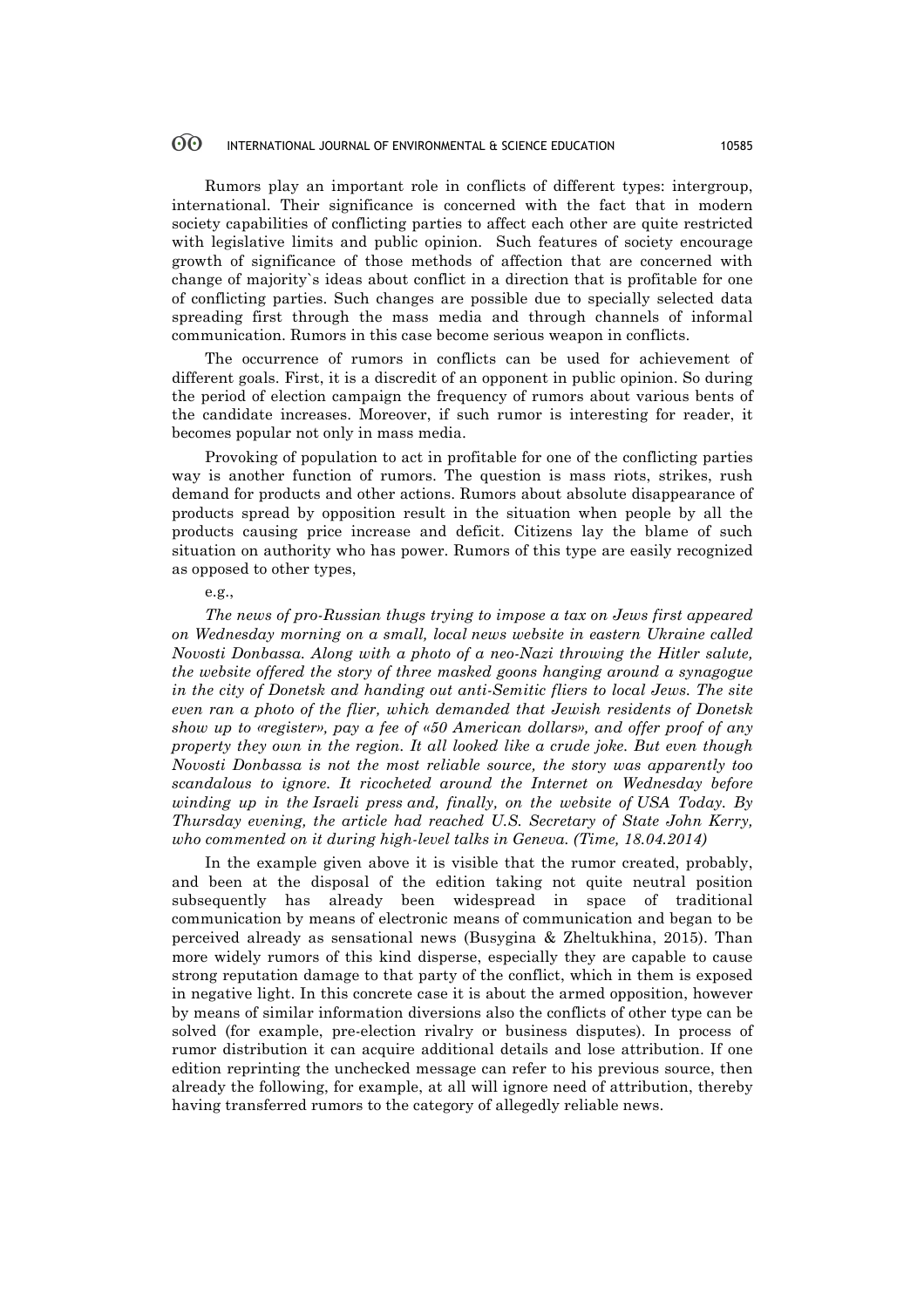In mass media, rumors also function to misrepresent the opponent or audience. Even Genghis Khan used such method spreading rumors about great strength of his army that decreased competitive spirit of his enemies. Misrepresentation can happen also in understatement of personal power and possibilities.

All Rumors can encourage both decrease in the level of excitement, anxiety of individuals and activation of their actions, mass media in their turn influence their circulation. It happens in such way: firstly, absence or lack of information about something in mass media encourages appearance and spread of rumors on this topic. Rumors in such case fill the informational vacuum adding the image of the event. In a case, when mass media are sources of rumors that print poorly checked information (with commercial purposes or with the purpose to attract attention) this information reaches people faster and the percentage of people who trust it is increasing.

e.g.,

*Around 500 people are to simulate sex at Old Palace Yard in Westminster on Friday, as MPs debate the recent changes to UK pornography regulations and the effective banning of certain sex acts the government deems morally damaging. The Audiovisual Media Services Regulations 2014 banned «physical restraint», «strong physical and verbal abuse» and potentially «life-threatening» acts from being depicted in online porn on 1 December, in a barrage of ambiguous new rules. #PornProtest will attempt to break the Guinness World Record for «facesitting» (an act that could face censorship) and hold a «Sex Factor» game show, both using fully-clothed participants. The protest is the brainchild of Sex Worker of the Year 2013 Charlotte Rose, who said: «These laws are not only sexist but they taking away people's choices without consent. Personal liberty is what we are fighting for on Friday which no one has the right to take away from somebody else». «Pornography is the canary in the coalmine of free speech: it is the first freedom to die», – renowned obscenity lawyer Myles Jackman told London24. «If this assault on liberty is allowed to go unchallenged, other freedoms will fall as a consequence».* (The Independent, 10.12.2014)

In this example, it is about an action, which was widely advertised, however actually has not taken place. Nevertheless, rumors about its fast carrying out have widely dispersed in the press that promoted intensification of actions both supporters, and opponents of the adopted legislative amendments. Information on such actions (social and political, religious, ethnic or gender painted character), even not confirmed officially, is capable to lead to strengthening of activity of the groups occupying the opposite points of view on certain questions. Therefore, the rumor given above could cause surge in activity not only among defenders of the rights of workers of the sex industry, but also among the ultraconservatives supporting the ban of pornography. In the same way, for example, rumors about holding a mass meeting of radical political party can cause rough reaction in the activists taking an opposite position. Moreover, rumors about holding concert and other actions, objectionable to representatives of the prevailing faiths, often provoke aggression flashes, which can lead to mass riots and collisions.

In addition to this, we must not forget that mass media make a decisive step to fade the rumor presenting detailed and clear information on the corresponding topic.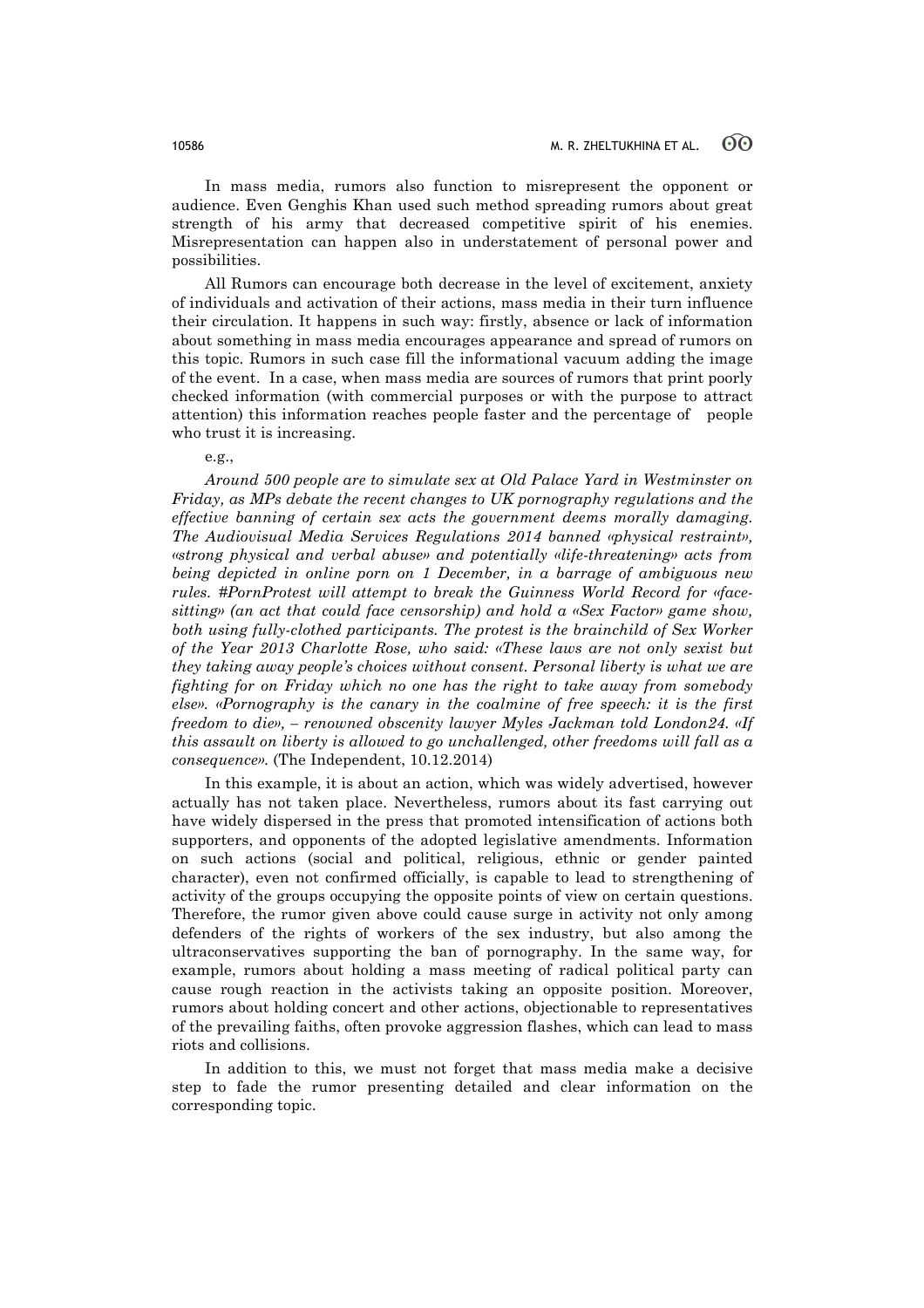### **Conclusion**

So as a result of specialized literature and facts it is possible to distinguish 2 main functions of rumors in printed mass media: informational and affecting (the affect on the recipient through the announcement of particular information) Informational and affecting functions of rumors in modern media discourse are realized in following directions: filling of informational vacuum, adding the image of the event, forming of identity, increasing of homogeneity of opinions, control over conflicts, discredit of opponent, provoking of recipient to activate actions, decreasing of recipient`s level of excitement, anxiety, misrepresentation of opponent.

Mass media trying to realize the function of estimation and critics create and spread rumors themselves, use actively pseudo arguments and lie instead of exposure of various rumors, pseudo arguments, lies. In such situation mass media, reach their goals deliberately affecting mind and behavior of a person. The research of techniques of mass media to affect recipient creating and spreading rumors is a perspective direction for study of affect on consciousness and subconsciousness of person in modern media space.

### **Implications and Recommendations**

Implications and recommendations for future studies are as follows. Based on findings of this study we can compare media rumors in different media cultures. It should be noted that our future study could form integrated communicative space of rumorology. It is recommended that linguistic, cultural, philosophical and historical development of research should include complex methods, which were integrated into research process and should be discussed by experts in their fields. The next step in the development of rumorology as an independent research direction will be the creation of basis of media rumors in different media cultures.

### **Disclosure statement**

No potential conflict of interest was reported by the authors.

### **Notes on contributors**

**Marina Rostislavovna Zheltukhina,** Doctor of philology, Full professor, Theory of English department at the Volgograd State Socio-Pedagogical University, Volgograd, Russia.

**Gennady Gennadievich Slyshkin,** Doctor of philology, Full professor, Director, Linguistics and Professional Communication Centre at the Russian Presidential Academy of National Economy and Public Administration, Moscow, Russia.

**Elena Borisovna Ponomarenko,** PhD in philology, Fssociate Professor, Foreign Languages department, Faculty of Philology, Peoples' Frendship University of Russia, Moscow, Russia.

**Maryana Vladimirovna Busygina,** PhD in philology, Associate Professor, English Language and Methods of its Teaching department at the Volgograd State Socio-Pedagogical University, Volgograd, Russia.

**Anatoly Victorovich Omelchenko,** Rector, Actors skill school of Anatoly Omelchenko, Volgograd, Russia.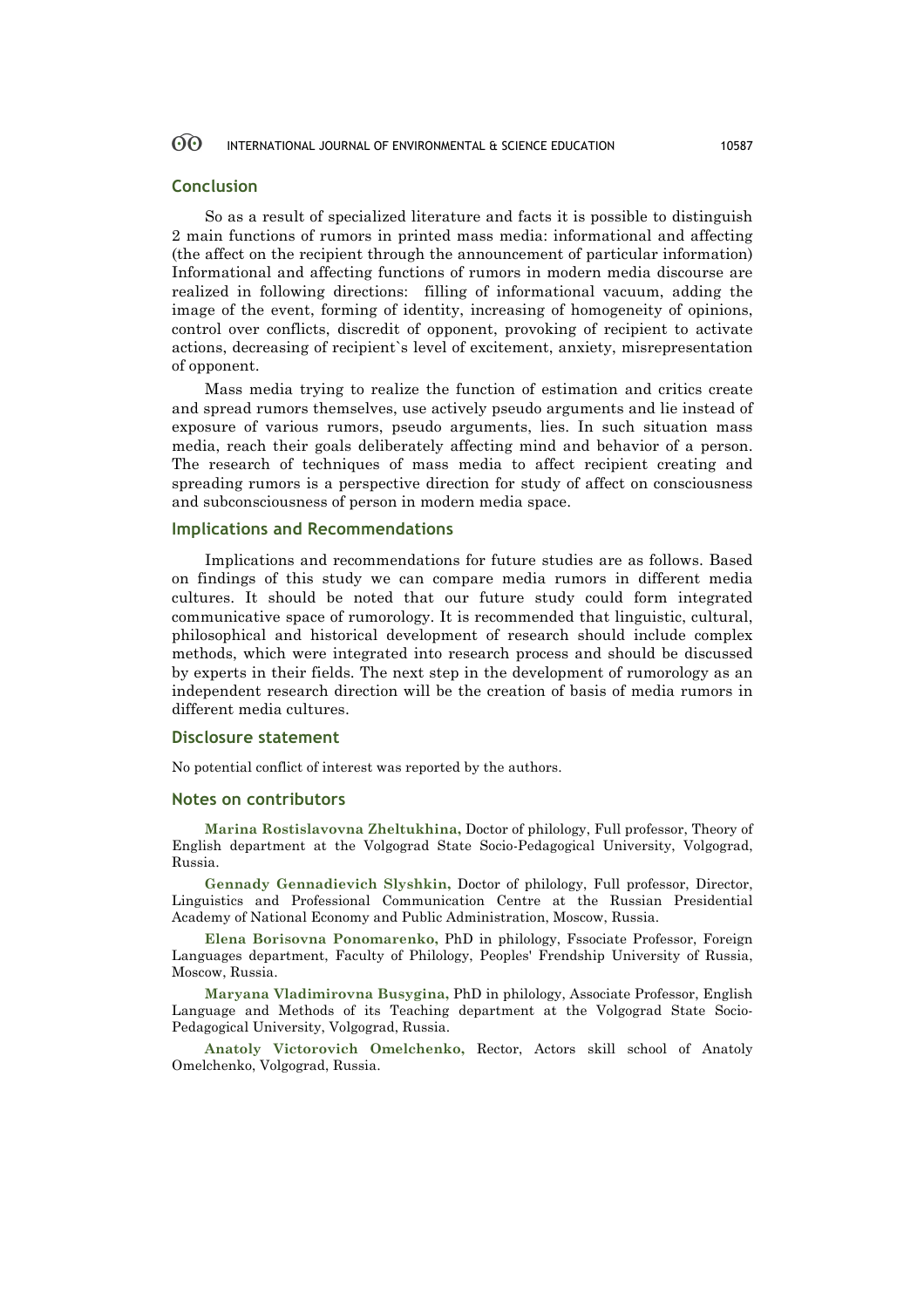### **References**

- Borodina, S.N. & Zheltukhina, M.R. (2013). Rumors and their Function in the Modern Media Discourse. *Person. Language. Culture: Scientific Articles Coll.* Kiev: Print. House D. Burago, 622-632.
- Borodina, S.N. & Zheltukhina, M.R. (2015a). Grammatical Means of Rumors' Influence in Russian and English Mass Media. *Bulletin of the Moscow City Teacher Training University. Series: Philology. Theory of Language. Language Education, 2(18),* 65-74.
- Borodina, S.N. & Zheltukhina, M.R. (2015b). Strategies and Tactics of Rumour Realization in Foreign Mass Media. *Proceedings of the Volgograd State Pedagogical University, 1(96),* 132- 139.
- Busygina, M.V. & Zheltukhina, M.R. (2015). Correlation of the notions "press release", "news", "advertising" in modern media discourse. *Cognitive explorations of language, 20*, 641-653.
- Dmitriyev, A.V., Latynov V.V. & Khlopyev A.T. (1997). Informal political communication. Moscow: ROSSPEN, 197 p.
- Dobronichenko, E.V., Zheltukhina, M.R., Magomadova, T.D. & Slyshkin, G.G. (2012). Military Metaphorization of Wedding Media Performance. *Initiatives of the XXI Century, 1,* 178-180.
- Knapp, R.M. (2004). A Psychology of Rumor. *Public Opinion Quarterly, 8,* 12-37.
- Le Bon G. (1998). Psychology of crowds. *Opinion and crowd. G. Tard.* Moscow: Institute of Psychology of RAS, 412 p.
- Miller, G.E. (2006). Rumor: An Examination of Some Stereotypes. *Symbolic Interaction, 28(4),* 505- 519.
- Olshansky, D.V. (2001). *Foundation of political psychology.* Yekaterinburg: Business Book, 496 p.
- Pendleton, S.C. (1998). Rumor Research Revisited and Expanded. *Language & Communication*, *18,* 69-86.
- Slyshkin, G.G. & Chizh, N.V. (2008). City as a Sociocultural Value. *City sociology, 1*, 12-20.
- Slyshkin, G.G., Zheltukhina, M.R., Baybikova, S.I. & Zubareva, T.T. (2014). The Linguistic-Cultural Conceptology as a Trend in Contemporary Russian Linguistics. *Science and Humanity, 4,* 134- 137.
- Zasursky, Ya.N. (2008). *Mass media of Russia.* Moscow: Aspekt-Press, 380 p.
- Zheltukhina, M.R. & Omelchenko, A.V. (2008). *Communicative technologies in the 21st Century.* Volgograd: ShAMAO, 100 p.
- Zheltukhina, M.R. & Omelchenko, A.V. (2011). Rumors functions in the modern media discourse. *Horizons of Modern Philology: collection of scientific works, 3*, 35-40.
- Zheltukhina, M.R. & Razmerova, K.V. (2010). Rumors as a form of spontaneous information transfer in modern mass communication. *Changing communication in the changing world.* Volgograd: VAGS, 92-93.
- Zheltukhina, M.R. (2003). *Tropological Suggestiveness of Mass Media Discourse: on the Issue of Speech Impact of Tropes in Mass Media Language: Monograph.* Мoscow: Institute of linguistics of RAS; Volgograd: Publishing House of VF MUPK, 656 p.
- Zheltukhina, M.R. (2010). Media Discourse: Structural Specifics. *Media Text: Strategy – Functions – Style.* In L.I. Grishayeva, A.G. Pastukhov & T.V. Chernyshova (Eds.). Orel: Orel State Institute of Arts and Culture: Printing Company "Gorizont", 19-32.
- Zheltukhina, M.R. (2011). Linguopragmatic Mechanism of the Comic in Political Discourse. *IVth International Conference on Pragmalinguistics and Speech Practices*. Cambridge: Cambridge Scholars Publishing, 97-116.
- Zheltukhina, M.R. (2014a). Interkulturelle semantische und pragmatische Parallelen im modernen Mediendiskurs: der funktionale Aspekt. *Interkulturalität unter dem Blickwinkel von Semantik und Pragmatik.* Tübingen: Narr, 257-275.
- Zheltukhina, M.R. (2014b). Modern Media İnfluence: Human İdentity Manipulation. *Ways of Development of the Post-Socialist World: Cross-Disciplinary Analysis.* Moscow: Academia, 22- 37.
- Zheltukhina, M.R. (2015). Institutional, Stereotypical and Mythological Media Markers of Modern Society. *Biosciences Biotechnology Research Asia, 12(1),* 913-920.